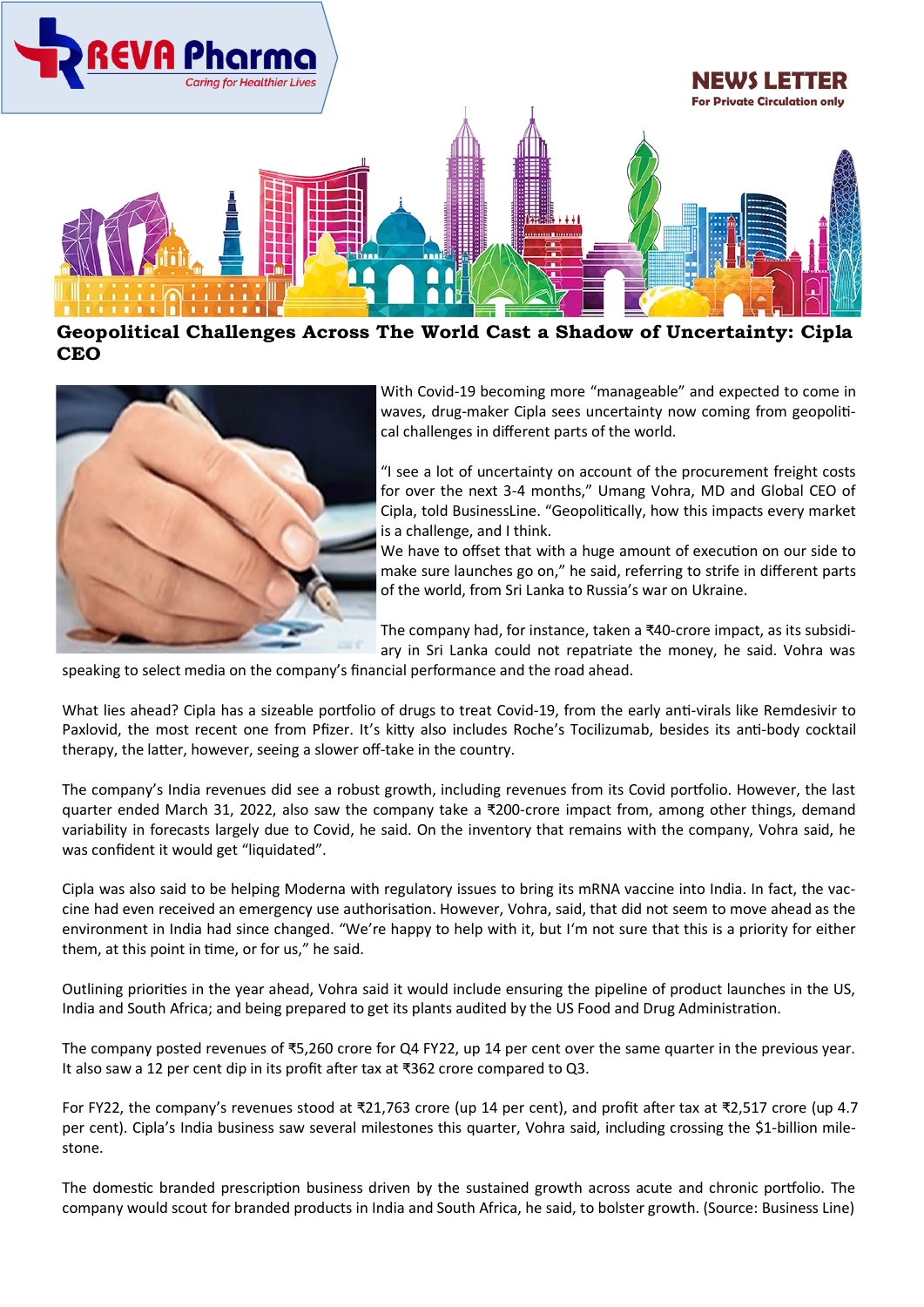

### **Intas Arm Accord, Myovant Sciences Join Hands to Sell Prostate Cancer Drug in Europe**



Orgovyx to be used for treatment of advanced hormone-sensitive prostate cancer in Europe Intas Pharmaceuticals Ltd's arm, Accord Healthcare Ltd, has entered into an exclusive license agreement with UK-headquartered biotech player Myovant Sciences to provide a new treatment option for prostate cancer patients in Europe.

The agreement will commercialise relugolix for the treatment of advanced hormonesensitive prostate cancer under the brand Orgovyx (relugolix, 120 mg) in the European Economic Area, the UK, Switzerland and Turkey. There is also a provision for the right of first negotiation if Myovant decides to enter into licensing arrangements in countries in West

Asia, Africa and India. Under the terms of the agreement, Myovant will receive an upfront payment of \$50 million and is eligible to receive commercial launch, sales-based and other milestones totaling up to \$90.5 million, an official statement said.

In addition, Myovant is eligible to receive tiered royalties from the high-teens to mid-twenties on net sales. Myovant will continue to lead the global development of relugolix and provide initial product supply to Accord. Intas-arm Accord will be responsible for local clinical development, commercialisation for its territories, and has the option to manufacture relugolix in the future. Chief Executive Officer, Myovant, David Marek said.

We're delighted to join forces with Accord to make available the first and only oral androgen deprivation therapy for men with advanced hormone sensitive prostate cancer, in Europe. Accord will accelerate the launch to reach more patients with this therapy. Binish Chudgar, Managing Director of Accord, said, "We are proud to launch Orgovyx in Europe, as an addition to our specialty brand offerings."

He added that Accord currently supplies around 1 in 3 injectable oncology medicines in Europe and "this agreement underpins our commitment to patients with cancer and our continued investment in novel therapies. With over 1.9 million men living with prostate cancer in Europe, our partnership with Myovant will provide men living with hormone-sensitive advanced prostate cancer a new oral treatment option."

On April 29, 2022, the European Commission had approved the marketing authorisation application for Orgovyx (relugolix, 120 mg) for the treatment of adult patients with advanced hormone-sensitive prostate cancer. The decision applies to all 27 European Union member states, besides Iceland, Norway, and Liechtenstein. The marketing authorisation application for Orgovyx is pending review by the UK Medicines and Healthcare Products Regulatory Agency (MHRA). Accord expects to launch Orgovyx in Europe in the second half of calendar year 2022.

Goldman Sachs & Co. LLC acted as the exclusive financial advisor to Myovant and Sidley Austin LLP represented Myovant in the transaction, the statement said. (Source: Business Line)

# **EU estimates Up to 80% of Population Has Had COVID**



The European Commission said that between 60% and 80% of the EU population was estimated to have been infected with COVID-19, as the bloc enters a post-emergency phase in which mass reporting of cases was no longer necessary. In preparing for this less acute phase, European Union governments should ramp up COVID-19 immunisations of children, the bloc's executive body said, signallingit was considering plans to develop antivirals. "It is estimated that between 60% to 80% of the EU population has by now had COVID," EU health commissioner Stella Kyriakides told a news conference.

The EU public health agency said reported cases had covered about 30% of the European population so far, but if unreported infections were added, cases could be as high as 350 million, about 77% of the European population. With a recent drop in infections and deaths linked to COVID-19, the EU is now shifting away from mass testing and reporting of cases, Kyriakides said, confirming what Reuters reported on Tuesday.

But fresh COVID-19 surges are likely as the virus is expected to continue mutating, and therefore countries should have in place plans to shift back into emergency mode, and should ramp up vaccinations, the commission said. In a document outlining the strategy for the post-emergency phase of the pandemic, Brussels urged governments to continue pushing for the immunisation of the unvaccinated, especially children before the start of the new school term in the autumn. Immunisation rates are below 15% among children aged between 5 and 9, the youngest age group for which COVID-19 vaccines have been authorised in Europe.

That compares to over 70% of teens aged 15 to 17, the document says. The Commission also said it could back the development of new drugs against COVID-19, especially antivirals that are easier to store and administer. The EU "will explore possibilities to support projects targeting the development of antivirals," it said. Antiviral pills against COVID-19 developed by Pfizer [\(PFE.N\)](https://www.reuters.com/companies/PFE.N) and Merck & Co [\(MRK.N\)](https://www.reuters.com/companies/MRK.N) have been approved for use in the EU. But their uptake has so far been limited, due to a range of reasons including the slowing of the pandemic, high prices and complicated national procedures to prescribe them. The EU executive also said it would work to support the development of the next generation of COVID-19 vaccines which it expects will offer more robust and longer-lasting protection against infection or transmission. (Source: Reuters)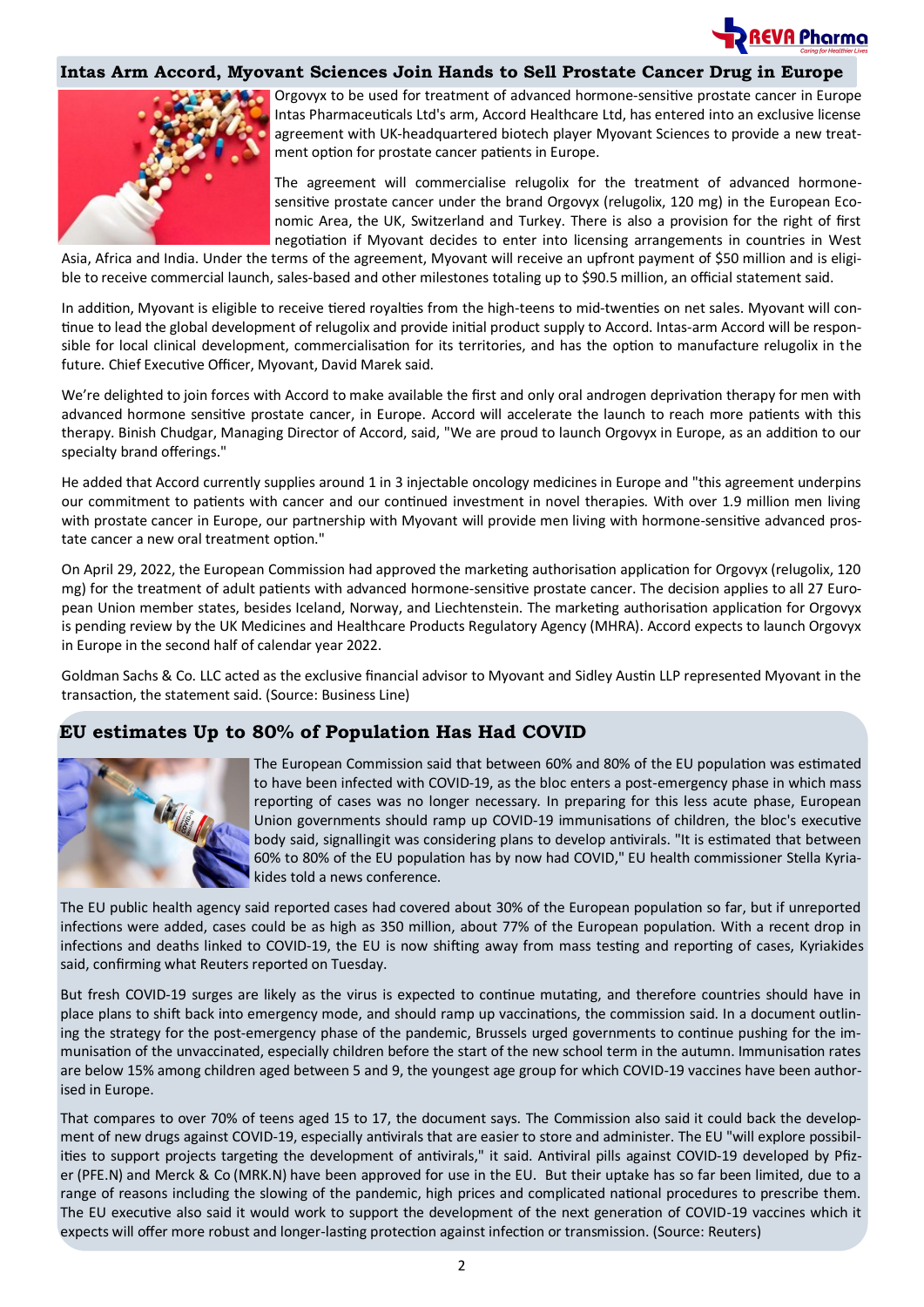

## **Covid Patients Even After Recovery Have 1 Symptom; Some Remain in Poor Health:**



The Lancet study shows half of the Covid patients had at least one symptom such as shortness of breath, fatigue, sleeplessness. They tend to have poorer health than general population Even after two years of Covid-19 infection, half of patients, who were admitted to the hospital, still have at least one symptom, according to a study published in The Lancet Respiratory Medicine.

Claimed to be the longest follow-up study so far, The Lancet study found that patients recovered from Covid-19 tend to be in poorer health two years after the initial infection compared to the general population, indicating some patients need more time to recover fully. The study followed 1,192 participants in China infected with SARS-CoV-2 during the first phase of the pandemic in 2020.

While physical and mental health generally improved over time, the analysis suggests that the Covid-19 patients still tend to have poorer health and quality of life than the general population.

"This is especially the case for participants with long Covid, who typically still have at least one symptom including fatigue, shortness of breath, and sleep difficulties two years after initially falling ill," the press release of the peer-reviewed study said.

"Our findings indicate that for a certain proportion of hospitalised Covid-19 survivors, while they may have cleared the initial infection, more than two years is needed to recover fully from Covid-19," said Professor Bin Cao, of the China-Japan Friendship Hospital, China. Cao, who is the lead author of the study, said the "ongoing follow-up of Covid-19 survivors, particularly those with symptoms of long Covid, is essential to understand the longer course of the illness, as is further exploration of the benefits of rehabilitation programmes for recovery.

"There is a clear need to provide continued support to a significant proportion of people who have had Covid-19, and to understand how vaccines, emerging treatments, and variants affect long-term health outcomes," Cao explained. The long-term health impacts of Covid-19 have remained largely unknown as the longest follow-up to date have spanned around one year, the study pointed out.

It indicated that the lack of pre-Covid-19 health status baselines and comparisons with the general population in most studies have "made it difficult to determine how well patients with Covid-19 have recovered."'

#### WHAT DID THE STUDY FIND?

According to the Chinese study, six months after initially falling ill, 68% of participants reported at least one long Covid symptom. Two years after the infection, reports of symptoms had fallen to 55%. "Fatigue or muscle weakness were the symptoms most often reported and fell from 52% at six months to 30% at two years. Regardless of the severity of their initial illness, 89% of participants had returned to their original work within two years," the study said.

Two years after initially falling ill, Covid patients are generally in poorer health than the general population, with 31% reporting fatigue or muscle weakness and 31% reporting sleep difficulties. "The proportion of non-Covid participants reporting these symptoms was 5% and 14% respectively."

Also, it said, Covid-19 patients were also more likely to report a number of other symptoms including joint pain, palpitations, dizziness, and headaches. In quality of life questionnaires, Covid patients also more often reported pain or discomfort and anxiety or depression than non-Covid people. The median age of participants at discharge was 57 years out of which 54% were men. Around half of study participants had symptoms of long Covid at two years, and reported lower quality of life than those without long Covid. In mental health questionnaires, 35% reported pain or discomfort and 19% reported anxiety or depression.

The proportion of Covid-19 patients without long Covid reporting these symptoms was 10% and 4% at two years, respectively. Long Covid participants also more often reported problems with their mobility or activity levels than those without long Covid.

#### HOW WAS THE STUDY CONDUCTED?

According to the release, the authors of the new study sought to analyse the long-term health outcomes of hospitalised Covid-19 survivors, as well as specific health impacts of long Covid. The multiple authors of the study evaluated the health of 1,192 participants with acute Covid treated at Jin Yin-tan Hospital in Wuhan, China, between January 7 and May 29, 2020, at six months, 12 months, and two years.

A six-minute walking test, laboratory tests, and questionnaires on symptoms, mental health, health-related quality of life, if they had returned to work, and health-care use after discharge – these are the list of a few assessments involved. "The negative effects of long Covid on quality of life, exercise capacity, mental health, and health-care use were determined by comparing participants with and without long Covid symptoms," the release said. (Source: News18)